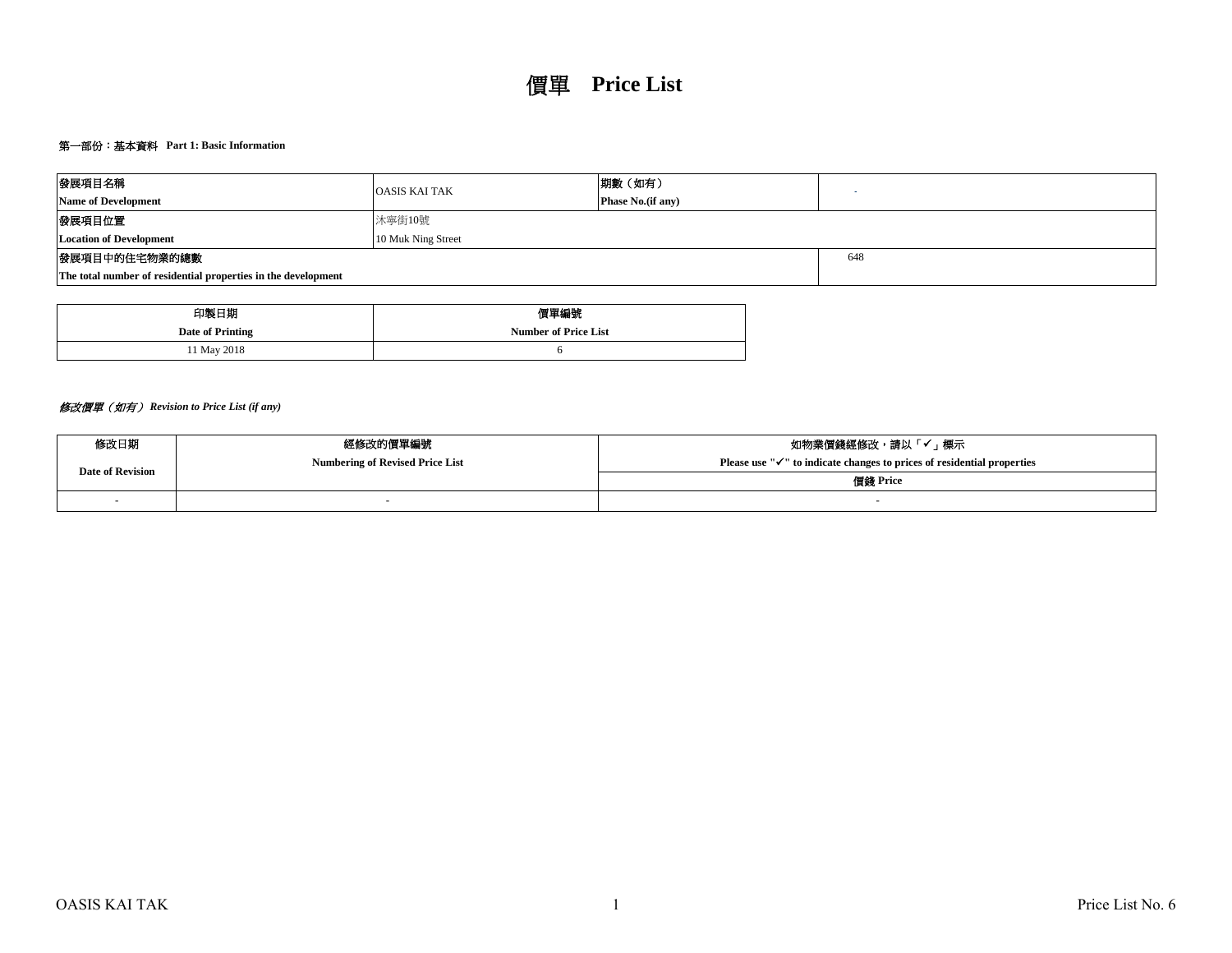**第二部份: 面積及售價資料**<br>Part 2: Information on Area and Price

| 物業的描述<br><b>Description of Residential</b> | <b>Property</b> |              | 實用面積<br>(包括露台,工作平台及陽台(如有))<br>平方米 (平方呎)                                      | 售價 (元)     | 實用面積<br>每平方米/呎售價<br>- 元, 每平方米<br>(元, 每平方呎) | 其他指明項目的面積(不計算入實用面積)<br>Area of other specified items (Not included in the Saleable Area)<br>平方米(平方呎)<br>sq. metre (sq.ft.) |                                |                          |                          |                          |                          |                          |                          |                          |                          |      |
|--------------------------------------------|-----------------|--------------|------------------------------------------------------------------------------|------------|--------------------------------------------|----------------------------------------------------------------------------------------------------------------------------|--------------------------------|--------------------------|--------------------------|--------------------------|--------------------------|--------------------------|--------------------------|--------------------------|--------------------------|------|
|                                            |                 |              | Saleable Area<br>(including balcony, utility platform and                    | Price (\$) | <b>Unit Rate of Saleable</b><br>Area       | 空調機房                                                                                                                       | 窗台                             | 閣樓                       | 平台                       | 花園                       | 停車位                      | 天台                       | 梯屋                       | 前庭                       | 庭院                       |      |
| 大廈名稱<br><b>Block Name</b>                  | 樓層<br>Floor     | 單位<br>Unit   | verandah, if any)<br>sq. metre (sq.ft.)                                      |            | \$ per sq. metre<br>$$per sq.f.$ )         |                                                                                                                            | Air-conditioning<br>plant room | Bay<br>window            | Cockloft                 | <b>Flat roof</b>         | Garden                   | Parking<br>space         | Roof                     | <b>Stairhood</b>         | <b>Terrace</b>           | Yard |
|                                            | 35              | A#           | 74.041 (797)<br>露台 Balcony: 2.527 (27)<br>工作平台 Utility Platform : $0.000(0)$ | 27,982,000 | 377,926<br>(35,109)                        | $\sim$                                                                                                                     | $\sim$                         | $\sim$                   | $\overline{a}$           | $\sim$ $\sim$            | $\sim$                   | $\overline{\phantom{a}}$ | $\sim$                   | $\overline{a}$           | $\sim$                   |      |
|                                            | 30              | A#           | 74.041 (797)<br>露台 Balcony: 2.527 (27)<br>工作平台 Utility Platform: 0.000 (0)   | 27,430,000 | 370,470<br>(34, 417)                       | $\sim$ $\sim$                                                                                                              | $\overline{a}$                 | $\sim$                   | $\sim$                   | $\sim$ $\sim$            | $\sim$                   | $\sim$                   | $\sim$                   | $\overline{a}$           | $\sim$                   |      |
|                                            | 29              | A#           | 74.041 (797)<br>露台 Balcony: 2.527 (27)<br>工作平台 Utility Platform : 0.000 (0)  | 27,293,000 | 368,620<br>(34,245)                        | $\overline{a}$                                                                                                             | $\sim$                         | $\sim$                   | μ.                       | $\overline{\phantom{a}}$ | $\overline{\phantom{a}}$ | $\overline{\phantom{a}}$ | $\sim$                   | $\overline{\phantom{a}}$ | $\overline{\phantom{a}}$ |      |
|                                            | 23              | A            | 74.041 (797)<br>露台 Balcony: 2.527 (27)<br>工作平台 Utility Platform: 0.000 (0)   | 26,489,000 | 357,761<br>(33,236)                        | $\sim$                                                                                                                     | $\overline{a}$                 | $\sim$                   | $\sim$                   | $\sim$                   | $\sim$                   | $\overline{\phantom{a}}$ | $\sim$                   | $\overline{a}$           | $\sim$                   |      |
|                                            | 22              | $\mathbf{A}$ | 74.041 (797)<br>露台 Balcony: 2.527 (27)<br>工作平台 Utility Platform: 0.000 (0)   | 26,358,000 | 355,992<br>(33,072)                        | $\sim$                                                                                                                     | $\overline{a}$                 | $\sim$                   | $\overline{a}$           | $\sim$                   | $\sim$                   | $\overline{\phantom{a}}$ | $\sim$                   | $\overline{a}$           | $\sim$                   |      |
|                                            | 21              | A            | 74.041 (797)<br>露台 Balcony: 2.527 (27)<br>工作平台 Utility Platform: 0.000 (0)   | 26,227,000 | 354,223<br>(32,907)                        | $\sim$                                                                                                                     | $\sim$                         | $\sim$                   | $\overline{\phantom{a}}$ | $\sim$                   | $\sim$                   | $\overline{\phantom{a}}$ | $\overline{\phantom{a}}$ | $\overline{a}$           | $\overline{\phantom{a}}$ |      |
|                                            | 17              | $\mathbf{A}$ | 74.041 (797)<br>露台 Balcony: 2.527 (27)<br>工作平台 Utility Platform: 0.000 (0)   | 25,581,000 | 345,498<br>(32,097)                        | $\sim$                                                                                                                     | $\sim$                         | $\sim$                   | $\sim$                   | $\sim$                   | $\sim$                   | $\sim$                   | $\sim$                   | $\sim$                   | $\sim$                   |      |
| Tower 1<br>第1座                             | 16              | A            | 74.041 (797)<br>露台 Balcony: 2.527 (27)<br>工作平台 Utility Platform : 0.000 (0)  | 25,454,000 | 343,782<br>(31, 937)                       | $\overline{a}$                                                                                                             | $\overline{\phantom{a}}$       | $\sim$                   | $\sim$                   | $\overline{a}$           | $\sim$                   | $\overline{\phantom{a}}$ | $\sim$                   | $\overline{a}$           | $\overline{\phantom{a}}$ |      |
|                                            | 15              | $A^*$        | 74.041 (797)<br>露台 Balcony: 2.527 (27)<br>工作平台 Utility Platform: 0.000 (0)   | 25,077,000 | 338,691<br>(31, 464)                       | $\overline{a}$                                                                                                             | $\overline{\phantom{a}}$       | $\sim$                   | $\overline{a}$           | $\overline{\phantom{a}}$ | $\overline{\phantom{a}}$ | $\overline{\phantom{a}}$ | $\sim$                   | $\overline{\phantom{a}}$ | $\overline{\phantom{a}}$ |      |
|                                            | 9               | $\mathbf{A}$ | 74.041 (797)<br>露台 Balcony: 2.527 (27)<br>工作平台 Utility Platform : $0.000(0)$ | 24,582,000 | 332,005<br>(30, 843)                       | $\overline{a}$                                                                                                             | $\overline{\phantom{a}}$       | $\sim$                   | μ.                       | $\overline{\phantom{a}}$ | $\sim$                   | $\sim$                   | ÷.                       | $\sim$                   | $\sim$                   |      |
|                                            | 8               | A            | 74.041 (797)<br>露台 Balcony: 2.527 (27)<br>工作平台 Utility Platform : 0.000 (0)  | 24,506,000 | 330,979<br>(30,748)                        | $\sim$                                                                                                                     | $\overline{\phantom{a}}$       | $\overline{\phantom{a}}$ | $\overline{\phantom{a}}$ | $\overline{\phantom{a}}$ | $\overline{\phantom{a}}$ | $\overline{\phantom{a}}$ | $\overline{\phantom{a}}$ | $\overline{\phantom{a}}$ | $\overline{\phantom{a}}$ |      |
|                                            | $7\phantom{.0}$ | A            | 74.041 (797)<br>露台 Balcony: 2.527 (27)<br>工作平台 Utility Platform : $0.000(0)$ | 24,218,000 | 327,089<br>(30, 386)                       | $\sim$                                                                                                                     | $\sim$                         | $\sim$                   | $\overline{\phantom{a}}$ | $\sim$                   | $\sim$                   | $\overline{\phantom{a}}$ | $\sim$                   | $\overline{\phantom{a}}$ | $\overline{\phantom{a}}$ |      |
|                                            | 36              | B            | 64.856 (698)<br>露台 Balcony: 2.476 (27)<br>工作平台 Utility Platform : 0.000 (0)  | 22,517,000 | 347,185<br>(32,259)                        | $\sim$                                                                                                                     | $\sim$                         | $\sim$                   | $\sim$                   | $\overline{a}$           | $\sim$                   | $\overline{\phantom{a}}$ | $\sim$                   | $\sim$                   | $\sim$                   |      |
|                                            | 35              | $\, {\bf B}$ | 64.871 (698)<br>露台 Balcony: 2.476 (27)<br>工作平台 Utility Platform: 0.000 (0)   | 22,405,000 | 345,378<br>(32,099)                        | $\overline{a}$                                                                                                             | $\overline{\phantom{a}}$       | $\sim$                   | $\overline{\phantom{a}}$ | $\overline{\phantom{a}}$ | $\sim$                   | $\overline{\phantom{a}}$ | $\sim$                   | $\overline{a}$           | $\overline{\phantom{a}}$ |      |
|                                            | 33              | B            | 64.871 (698)<br>露台 Balcony: 2.476 (27)<br>工作平台 Utility Platform : $0.000(0)$ | 22,293,000 | 343,651<br>(31,938)                        | $\sim$                                                                                                                     | $\sim$                         | $\sim$                   | $\overline{\phantom{a}}$ | $\sim$                   | $\sim$                   | $\overline{\phantom{a}}$ | $\sim$                   | $\overline{\phantom{a}}$ | $\overline{\phantom{a}}$ |      |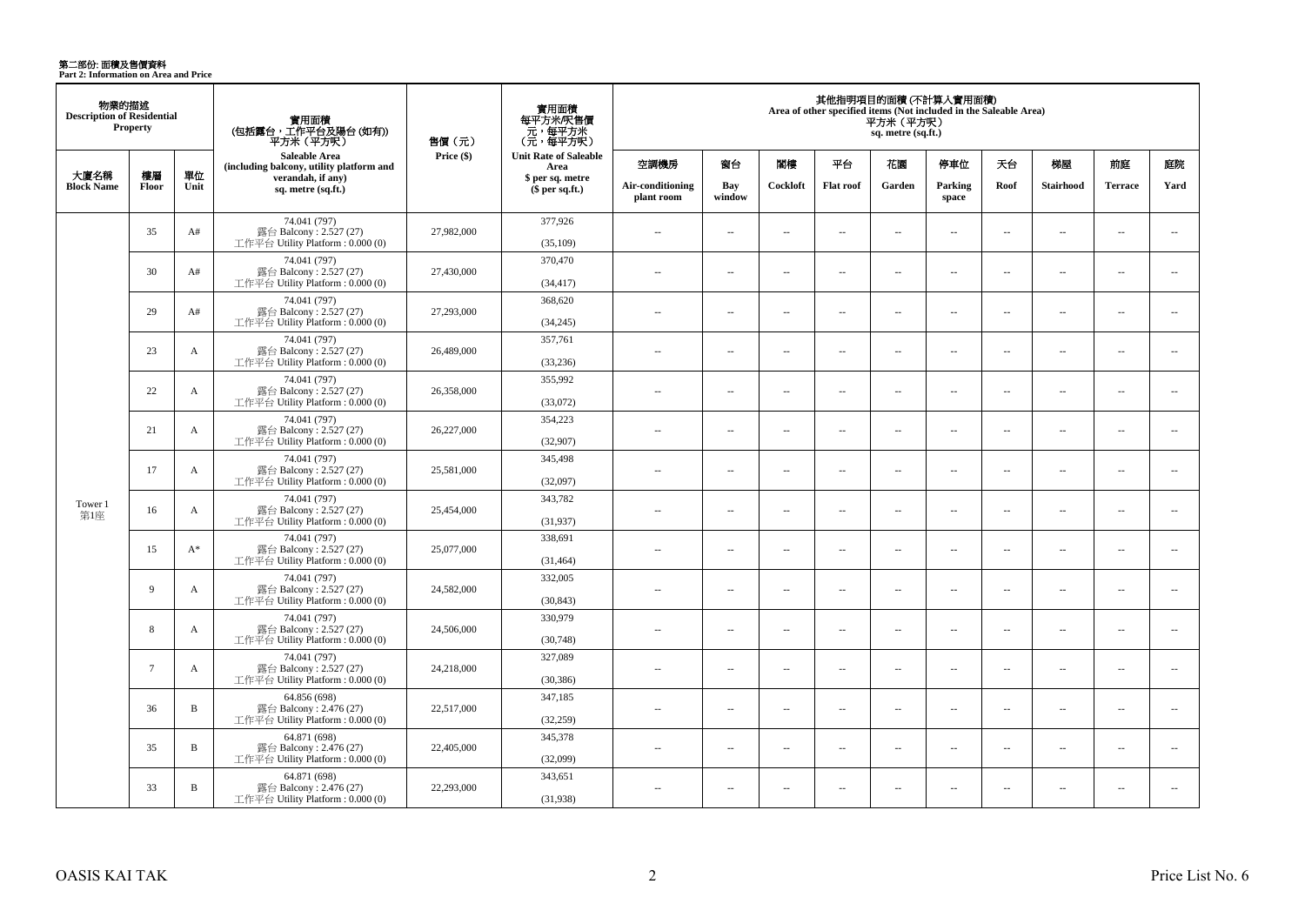| 物業的描述<br><b>Description of Residential</b> | <b>Property</b> |                | 實用面積<br>(包括露台,工作平台及陽台(如有))<br>平方米(平方呎)                                       | 售價(元)      | 實用面積<br>每平方米/呎售價<br>- 元, 每平方米<br>(元, 每平方呎) | 其他指明項目的面積 (不計算入實用面積)<br>Area of other specified items (Not included in the Saleable Area)<br>平方米 (平方呎)<br>sq. metre (sq.ft.) |                          |                          |                  |                          |                          |                          |                          |                          |                          |  |
|--------------------------------------------|-----------------|----------------|------------------------------------------------------------------------------|------------|--------------------------------------------|------------------------------------------------------------------------------------------------------------------------------|--------------------------|--------------------------|------------------|--------------------------|--------------------------|--------------------------|--------------------------|--------------------------|--------------------------|--|
| 大廈名稱                                       | 樓層              | 單位             | <b>Saleable Area</b><br>(including balcony, utility platform and             | Price (\$) | <b>Unit Rate of Saleable</b><br>Area       | 空調機房                                                                                                                         | 窗台                       | 閣樓                       | 平台               | 花園                       | 停車位                      | 天台                       | 梯屋                       | 前庭                       | 庭院                       |  |
| <b>Block Name</b>                          | Floor           | Unit           | verandah, if any)<br>sq. metre (sq.ft.)                                      |            | \$ per sq. metre<br>\$per sq.ft.)          | Air-conditioning<br>plant room                                                                                               | Bay<br>window            | Cockloft                 | <b>Flat</b> roof | Garden                   | Parking<br>space         | Roof                     | Stairhood                | <b>Terrace</b>           | Yard                     |  |
|                                            | 30              | $\, {\bf B}$   | 64.871 (698)<br>露台 Balcony: 2.476 (27)<br>工作平台 Utility Platform: 0.000 (0)   | 21,962,000 | 338,549<br>(31, 464)                       | $\ddot{\phantom{a}}$                                                                                                         | $\overline{\phantom{a}}$ | $\sim$                   | μ.               | $\sim$                   | $\sim$                   | $\overline{\phantom{a}}$ | Ξ.                       | $\ddot{\phantom{a}}$     | $\sim$                   |  |
|                                            | 29              | $\, {\bf B}$   | 64.871 (698)<br>露台 Balcony: 2.476 (27)<br>工作平台 Utility Platform: 0.000 (0)   | 21,852,000 | 336,853<br>(31, 307)                       | $\sim$                                                                                                                       | $\overline{a}$           | $\sim$                   | $\sim$           | $\sim$                   | $\sim$                   | $\sim$                   | $\sim$                   | $\sim$                   | $\mathbf{u}$             |  |
|                                            | 23              | $\, {\bf B}$   | 64.871 (698)<br>露台 Balcony: 2.476 (27)<br>工作平台 Utility Platform: 0.000 (0)   | 21,210,000 | 326,957<br>(30, 387)                       | $\sim$                                                                                                                       | $\overline{\phantom{a}}$ | $\overline{\phantom{a}}$ | --               | $\overline{\phantom{a}}$ | $\overline{\phantom{a}}$ | $\overline{\phantom{a}}$ | $\overline{\phantom{a}}$ | $\overline{\phantom{a}}$ | $\overline{\phantom{a}}$ |  |
|                                            | 22              | $\, {\bf B}$   | 64.871 (698)<br>露台 Balcony: 2.476 (27)<br>工作平台 Utility Platform: 0.000 (0)   | 21,104,000 | 325,323<br>(30, 235)                       | $\sim$                                                                                                                       | $\overline{\phantom{a}}$ | $\sim$                   | $\sim$           | $\overline{\phantom{a}}$ | $\sim$                   | $\sim$                   | $\sim$                   | $\overline{\phantom{a}}$ | $\sim$                   |  |
|                                            | 21              | B              | 64.871 (698)<br>露台 Balcony: 2.476 (27)<br>工作平台 Utility Platform: 0.000 (0)   | 20,999,000 | 323,704<br>(30,085)                        |                                                                                                                              | μ.                       | ÷.                       | μ.               | $\sim$                   | $\sim$                   | $\sim$                   | Ξ.                       | $\ddot{\phantom{a}}$     | $\sim$                   |  |
|                                            | 17              | $\mathbf{B}^*$ | 64.871 (698)<br>露台 Balcony: 2.476 (27)<br>工作平台 Utility Platform: 0.000 (0)   | 20,482,000 | 315,734<br>(29, 344)                       | ×.                                                                                                                           | $\sim$                   | $\sim$                   | $\sim$           | $\sim$                   | $\sim$                   | $\sim$                   | $\overline{a}$           | $\sim$                   | $\sim$                   |  |
|                                            | 16              | $\, {\bf B}$   | 64.871 (698)<br>露台 Balcony: 2.476 (27)<br>工作平台 Utility Platform: 0.000 (0)   | 20,381,000 | 314,177<br>(29, 199)                       | $\sim$                                                                                                                       | $\overline{\phantom{a}}$ | $\sim$                   | μ.               | $\overline{\phantom{a}}$ | $\overline{\phantom{a}}$ | $\overline{\phantom{a}}$ | $\overline{\phantom{a}}$ | $\overline{\phantom{a}}$ | $\overline{\phantom{a}}$ |  |
| Tower 1                                    | 15              | $\, {\bf B}$   | 64.871 (698)<br>露台 Balcony: 2.476 (27)<br>工作平台 Utility Platform: 0.000 (0)   | 20,278,000 | 312,590<br>(29,052)                        | $\sim$                                                                                                                       | $\overline{a}$           | $\sim$                   | $\sim$           | $\overline{a}$           | $\sim$                   | $\overline{\phantom{a}}$ | $\overline{\phantom{a}}$ | $\sim$                   | $\sim$                   |  |
| 第1座                                        | $\mathbf{Q}$    | $B^*$          | 64.871 (698)<br>露台 Balcony: 2.476 (27)<br>工作平台 Utility Platform: 0.000 (0)   | 19,878,000 | 306,424<br>(28, 479)                       | $\overline{\phantom{a}}$                                                                                                     | $\sim$                   | $\sim$                   | $\sim$           | $\sim$                   | $\sim$                   | $\overline{\phantom{a}}$ | $\overline{a}$           | $\sim$                   | $\ddot{\phantom{a}}$     |  |
|                                            | 8               | $\, {\bf B}$   | 64.871 (698)<br>露台 Balcony: 2.476 (27)<br>工作平台 Utility Platform : 0.000 (0)  | 19,817,000 | 305,483<br>(28, 391)                       | $\sim$                                                                                                                       | $\sim$                   | $\sim$                   | $\sim$           | $\sim$ $\sim$            | $\overline{\phantom{a}}$ | $\sim$                   | $\sim$                   | $\overline{\phantom{a}}$ | $\overline{\phantom{a}}$ |  |
|                                            | $7\phantom{.0}$ | B              | 64.871 (698)<br>露台 Balcony: $2.476(27)$<br>工作平台 Utility Platform : 0.000 (0) | 19,583,000 | 301,876<br>(28,056)                        |                                                                                                                              | $\overline{\phantom{a}}$ | $\sim$                   | μ.               | $\sim$                   | $\sim$                   | $\overline{\phantom{a}}$ | Ξ.                       | $\ddot{\phantom{a}}$     | $\sim$                   |  |
|                                            | 36              | $\mathcal{C}$  | 27.358 (294)<br>露台 Balcony: 2.000 (22)<br>工作平台 Utility Platform : 0.000 (0)  | 9,012,000  | 329,410<br>(30, 653)                       | $\sim$                                                                                                                       | $\overline{a}$           | $\sim$                   | $\sim$           | $\overline{a}$           | $\sim$                   | $\overline{\phantom{a}}$ | $\overline{\phantom{a}}$ | $\sim$                   | $\sim$                   |  |
|                                            | 35              | $\mathsf C$    | 27.358 (294)<br>露台 Balcony: 2.000 (22)<br>工作平台 Utility Platform : 0.000 (0)  | 8,985,000  | 328,423<br>(30, 561)                       | 44                                                                                                                           | $\overline{\phantom{a}}$ | $\sim$                   | μ.               | $\overline{\phantom{a}}$ | $\sim$                   | $\overline{\phantom{a}}$ | Ξ.                       | $\ddot{\phantom{a}}$     | $\sim$                   |  |
|                                            | 30              | $\mathsf{C}$   | 27.358 (294)<br>露台 Balcony: 2.000 (22)<br>工作平台 Utility Platform : 0.000 (0)  | 8,875,000  | 324,402<br>(30, 187)                       | $\sim$                                                                                                                       | $\sim$                   | $\sim$                   | $\sim$           | $\sim$ $\sim$            | $\sim$                   | $\sim$                   | $\sim$                   | $\sim$                   | $\sim$                   |  |
|                                            | 29              | $\mathcal{C}$  | 27.358 (294)<br>露台 Balcony: 2.000 (22)<br>工作平台 Utility Platform : $0.000(0)$ | 8,847,000  | 323,379<br>(30,092)                        | $\sim$                                                                                                                       | $\overline{\phantom{a}}$ | $\sim$                   | μ.               | $\overline{\phantom{a}}$ | $\sim$                   | $\overline{\phantom{a}}$ | $\overline{\phantom{a}}$ | $\sim$                   | $\sim$                   |  |
|                                            | 25              | $\mathsf{C}$   | 27.358 (294)<br>露台 Balcony: 2.000 (22)<br>工作平台 Utility Platform: 0.000 (0)   | 8,703,000  | 318,115<br>(29,602)                        | $\sim$                                                                                                                       | $\sim$                   | $\sim$                   | $\sim$           | $\sim$ $\sim$            | $\sim$                   | $\sim$                   | $\sim$                   | $\sim$                   | $\sim$                   |  |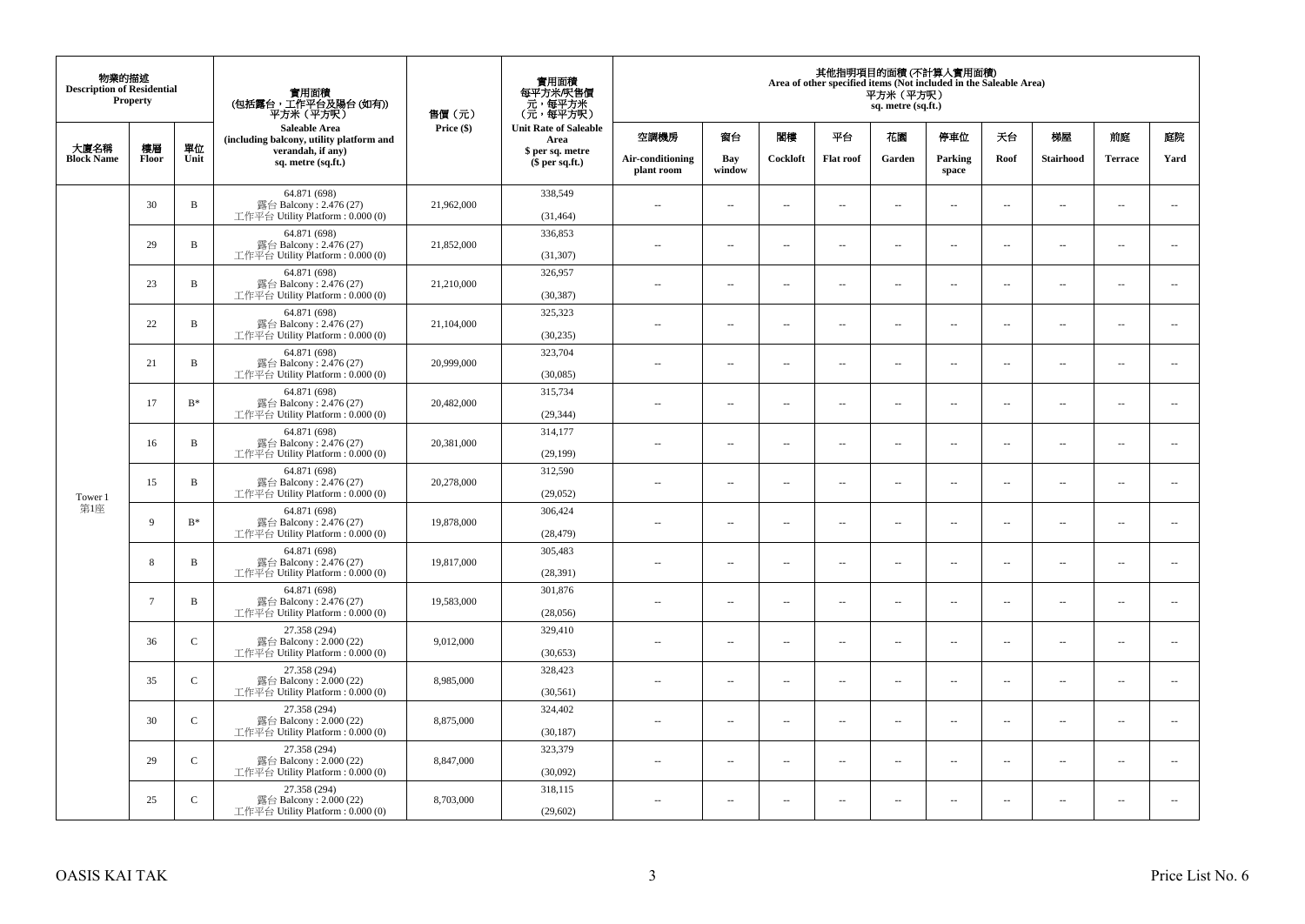| 物業的描述<br><b>Description of Residential</b> | <b>Property</b> |              | 實用面積<br>(包括露台,工作平台及陽台(如有))<br>平方米(平方呎)                                       | 售價(元)      | 實用面積<br>每平方米/呎售價<br>- 元, 每平方米<br>(元, 每平方呎) | 其他指明項目的面積 (不計算入實用面積)<br>Area of other specified items (Not included in the Saleable Area)<br>平方米(平方呎)<br>sq. metre (sq.ft.) |                          |                          |                |                                |                          |                          |                          |                      |                          |      |           |                |      |
|--------------------------------------------|-----------------|--------------|------------------------------------------------------------------------------|------------|--------------------------------------------|-----------------------------------------------------------------------------------------------------------------------------|--------------------------|--------------------------|----------------|--------------------------------|--------------------------|--------------------------|--------------------------|----------------------|--------------------------|------|-----------|----------------|------|
| 大廈名稱                                       | 樓層              | 單位           | <b>Saleable Area</b><br>(including balcony, utility platform and             | Price (\$) | <b>Unit Rate of Saleable</b><br>Area       | 空調機房                                                                                                                        | 窗台                       | 閣樓                       | 平台             | 花園                             | 停車位                      | 天台                       | 梯屋                       | 前庭                   | 庭院                       |      |           |                |      |
| <b>Block Name</b>                          | Floor           | Unit         | verandah, if any)<br>sq. metre (sq.ft.)                                      |            | $$$ per sq.ft.)                            |                                                                                                                             | \$ per sq. metre         |                          |                | Air-conditioning<br>plant room | Bay<br>window            | Cockloft                 | <b>Flat</b> roof         | Garden               | Parking<br>space         | Roof | Stairhood | <b>Terrace</b> | Yard |
|                                            | 23              | $\mathsf{C}$ | 27.358 (294)<br>露台 Balcony: 2.000 (22)<br>工作平台 Utility Platform: 0.000 (0)   | 8,690,000  | 317,640<br>(29, 558)                       | $\ddot{\phantom{a}}$                                                                                                        | $\overline{\phantom{a}}$ | $\sim$                   | μ.             | $\sim$                         | $\sim$                   | $\overline{\phantom{a}}$ | $\overline{\phantom{a}}$ | $\ddot{\phantom{a}}$ | $\overline{\phantom{a}}$ |      |           |                |      |
|                                            | 22              | $\mathbf C$  | 27.358 (294)<br>露台 Balcony: 2.000 (22)<br>工作平台 Utility Platform: 0.000 (0)   | 8,681,000  | 317,311<br>(29, 527)                       | $\sim$                                                                                                                      | $\overline{\phantom{a}}$ | $\sim$                   | μ.             | $\overline{a}$                 | $\sim$                   | $\sim$                   | $\overline{\phantom{a}}$ | $\ddot{\phantom{a}}$ | $\overline{\phantom{a}}$ |      |           |                |      |
|                                            | 21              | $\mathbf C$  | 27.358 (294)<br>露台 Balcony: 2.000 (22)<br>工作平台 Utility Platform : $0.000(0)$ | 8,671,000  | 316,946<br>(29, 493)                       | $\sim$                                                                                                                      | $\overline{\phantom{a}}$ | $\sim$                   | μ.             | $\ldots$                       | $\overline{\phantom{a}}$ | $\overline{\phantom{a}}$ | $\overline{\phantom{a}}$ | $\ldots$             | $\overline{\phantom{a}}$ |      |           |                |      |
|                                            | 17              | $\mathbf C$  | 27.358 (294)<br>露台 Balcony: 2.000 (22)<br>工作平台 Utility Platform: 0.000 (0)   | 8,584,000  | 313,766<br>(29, 197)                       | $\sim$                                                                                                                      | $\sim$                   | $\sim$                   | $\sim$         | $\sim$ $\sim$                  | $\sim$                   | $\overline{\phantom{a}}$ | $\sim$                   | $\sim$               | $\sim$                   |      |           |                |      |
|                                            | 16              | $\mathbf C$  | 27.358 (294)<br>露台 Balcony: 2.000 (22)<br>工作平台 Utility Platform: 0.000 (0)   | 8,573,000  | 313,364<br>(29,160)                        |                                                                                                                             | $\overline{\phantom{a}}$ | $\sim$                   | $\overline{a}$ | $\sim$                         | $\sim$                   | $\overline{\phantom{a}}$ | Ξ.                       | $\ddot{\phantom{a}}$ | $\sim$                   |      |           |                |      |
|                                            | 15              | $\mathbf C$  | 27.358 (294)<br>露台 Balcony: 2.000 (22)<br>工作平台 Utility Platform: 0.000 (0)   | 8,565,000  | 313,071<br>(29, 133)                       | $\sim$                                                                                                                      | $\overline{a}$           | $\sim$                   | $\sim$         | $\overline{a}$                 | $\sim$                   | $\sim$                   | $\overline{a}$           | $\overline{a}$       | $\sim$                   |      |           |                |      |
|                                            | 9               | $\mathbf C$  | 27.358 (294)<br>露台 Balcony: 2.000 (22)<br>工作平台 Utility Platform: 0.000 (0)   | 8,523,000  | 311,536<br>(28,990)                        | $\sim$                                                                                                                      | ۰.                       | $\sim$                   | $\sim$         | $\overline{\phantom{a}}$       | $\sim$                   | $\overline{\phantom{a}}$ | $\overline{\phantom{a}}$ | $\sim$               | $\overline{\phantom{a}}$ |      |           |                |      |
| Tower 1                                    | 8               | $\mathsf{C}$ | 27.358 (294)<br>露台 Balcony: 2.000 (22)<br>工作平台 Utility Platform: 0.000 (0)   | 8,514,000  | 311,207<br>(28,959)                        | $\sim$                                                                                                                      | $\sim$                   | $\sim$                   | $\sim$         | $\sim$                         | $\sim$                   | $\overline{\phantom{a}}$ | $\sim$                   | $\sim$               | $\sim$                   |      |           |                |      |
| 第1座                                        | $7\phantom{.0}$ | $\mathsf{C}$ | 27.358 (294)<br>露台 Balcony: 2.000 (22)<br>工作平台 Utility Platform: 0.000 (0)   | 8,472,000  | 309,672<br>(28, 816)                       | $\overline{\phantom{a}}$                                                                                                    | $\overline{\phantom{a}}$ | $\sim$                   | μ.             | $\sim$                         | $\sim$                   | $\overline{\phantom{a}}$ | $\sim$                   | $\ddot{\phantom{a}}$ | $\overline{\phantom{a}}$ |      |           |                |      |
|                                            | 36              | $\mathbf D$  | 45.137 (486)<br>露台 Balcony: 2.000 (22)<br>工作平台 Utility Platform: 0.000 (0)   | 14,423,000 | 319,538<br>(29,677)                        | $\sim$                                                                                                                      | $\overline{\phantom{a}}$ | $\sim$                   | μ.             | $\overline{a}$                 | $\sim$                   | $\sim$                   | $\sim$                   | $\ddot{\phantom{a}}$ | $\overline{\phantom{a}}$ |      |           |                |      |
|                                            | 35              | D            | 45.137 (486)<br>露台 Balcony: 2.000 (22)<br>工作平台 Utility Platform : $0.000(0)$ | 14,366,000 | 318,275<br>(29, 560)                       | $\overline{\phantom{a}}$                                                                                                    | $\ldots$                 | $\sim$                   | $\sim$         | $\overline{\phantom{a}}$       | $\overline{\phantom{a}}$ | $\overline{\phantom{a}}$ | $\overline{a}$           | $\ldots$             | $\sim$                   |      |           |                |      |
|                                            | 30              | ${\bf D}$    | 45.137 (486)<br>露台 Balcony: 2.000 (22)<br>工作平台 Utility Platform: 0.000 (0)   | 14,138,000 | 313,224<br>(29,091)                        | ×.                                                                                                                          | $\sim$                   | $\sim$                   | $\sim$         | $\sim$ $\sim$                  | $\sim$                   | $\overline{\phantom{a}}$ | $\sim$                   | $\sim$               | $\sim$                   |      |           |                |      |
|                                            | 29              | D            | 45.137 (486)<br>露台 Balcony: 2.000 (22)<br>工作平台 Utility Platform: 0.000 (0)   | 14,082,000 | 311,984<br>(28,975)                        | $\overline{\phantom{a}}$                                                                                                    | $\overline{\phantom{a}}$ | $\sim$                   | $\overline{a}$ | $\overline{\phantom{a}}$       | $\sim$                   | $\sim$                   | $\overline{\phantom{a}}$ | $\ddot{\phantom{a}}$ | $\sim$                   |      |           |                |      |
|                                            | 25              | $D^*$        | 45.137 (486)<br>露台 Balcony: 2.000 (22)<br>工作平台 Utility Platform : $0.000(0)$ | 13,804,000 | 305,824<br>(28, 403)                       | $\sim$                                                                                                                      | $\overline{\phantom{a}}$ | $\sim$                   | $\sim$         | $\overline{a}$                 | $\sim$                   | $\sim$                   | $\overline{\phantom{a}}$ | $\ddot{\phantom{a}}$ | $\sim$                   |      |           |                |      |
|                                            | 23              | D            | 45.137 (486)<br>露台 Balcony: 2.000 (22)<br>工作平台 Utility Platform: 0.000 (0)   | 13,749,000 | 304,606<br>(28, 290)                       | $\sim$ $-$                                                                                                                  | $\overline{\phantom{a}}$ | $\sim$                   | μ.             | $\overline{\phantom{a}}$       | $\sim$                   | $\overline{\phantom{a}}$ | $\overline{\phantom{a}}$ | $\ddot{\phantom{a}}$ | $\sim$                   |      |           |                |      |
|                                            | 22              | D            | 45.137 (486)<br>露台 Balcony: 2.000 (22)<br>工作平台 Utility Platform: 0.000 (0)   | 13,720,000 | 303,963<br>(28, 230)                       | 44                                                                                                                          | $\overline{\phantom{a}}$ | $\overline{\phantom{a}}$ | --             | $\overline{\phantom{a}}$       | $\overline{\phantom{a}}$ | $\overline{\phantom{a}}$ | $\overline{\phantom{a}}$ | $\ddotsc$            | $\sim$                   |      |           |                |      |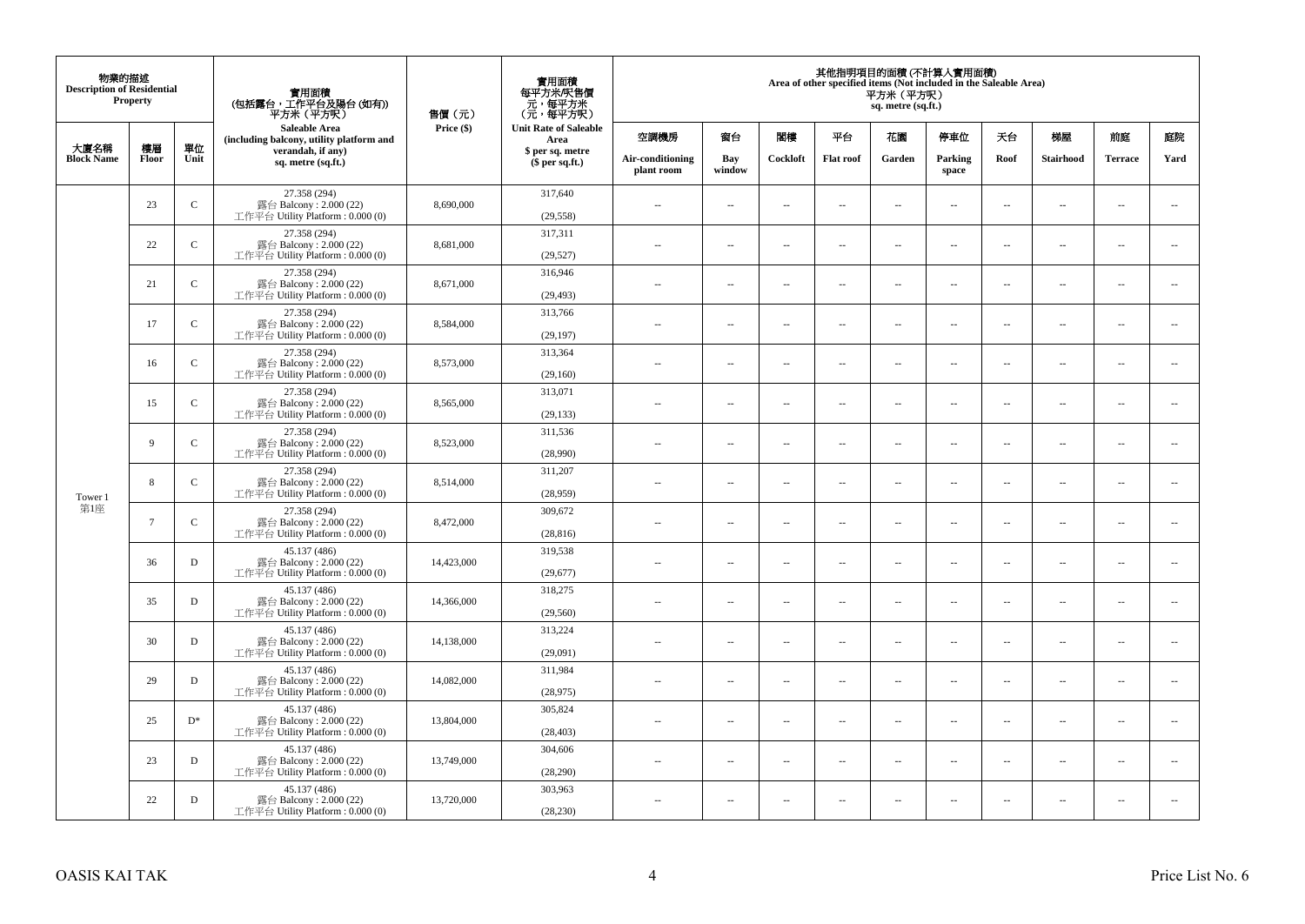| 物業的描述<br><b>Description of Residential</b> | <b>Property</b> |              | 實用面積<br>(包括露台,工作平台及陽台 (如有))<br>平方米 (平方呎)<br><b>Saleable Area</b>             | 售價(元)      | 實用面積<br>每平方米/呎售價<br>- 元, 每平方米<br>(元, 每平方呎) | 其他指明項目的面積 (不計算入實用面積)<br>Area of other specified items (Not included in the Saleable Area)<br>平方米(平方呎)<br>sq. metre (sq.ft.) |                          |                          |                          |                          |                                      |                          |                          |                |                          |    |     |    |    |    |    |
|--------------------------------------------|-----------------|--------------|------------------------------------------------------------------------------|------------|--------------------------------------------|-----------------------------------------------------------------------------------------------------------------------------|--------------------------|--------------------------|--------------------------|--------------------------|--------------------------------------|--------------------------|--------------------------|----------------|--------------------------|----|-----|----|----|----|----|
|                                            |                 |              | (including balcony, utility platform and                                     | Price (\$) |                                            |                                                                                                                             |                          |                          |                          |                          | <b>Unit Rate of Saleable</b><br>Area | 空調機房                     | 窗台                       | 閣樓             | 平台                       | 花園 | 停車位 | 天台 | 梯屋 | 前庭 | 庭院 |
| 大廈名稱<br><b>Block Name</b>                  | 樓層<br>Floor     | 單位<br>Unit   | verandah, if any)<br>sq. metre (sq.ft.)                                      |            | \$ per sq. metre<br>$$$ per sq.ft.)        | Air-conditioning<br>plant room                                                                                              | Bay<br>window            | Cockloft                 | <b>Flat roof</b>         | Garden                   | Parking<br>space                     | Roof                     | Stairhood                | <b>Terrace</b> | Yard                     |    |     |    |    |    |    |
|                                            | 21              | D            | 45.137 (486)<br>露台 Balcony: 2.000 (22)<br>工作平台 Utility Platform: 0.000 (0)   | 13,691,000 | 303,321<br>(28, 171)                       | $\sim$ $\sim$                                                                                                               | $\overline{\phantom{a}}$ | ÷.                       | $\sim$                   | μ.                       | $\sim$                               | $\overline{\phantom{a}}$ | $\overline{\phantom{a}}$ | $\sim$         | $\sim$                   |    |     |    |    |    |    |
|                                            | 17              | D            | 45.137 (486)<br>露台 Balcony: 2.000 (22)<br>工作平台 Utility Platform : $0.000(0)$ | 13,522,000 | 299,577<br>(27, 823)                       | $\sim$                                                                                                                      | $\sim$                   | ÷.                       | $\sim$                   | μ.                       | $\sim$                               | $\sim$                   | $\overline{\phantom{a}}$ | $\sim$         | $\sim$                   |    |     |    |    |    |    |
|                                            | 16              | $D^*$        | 45.137 (486)<br>露台 Balcony: 2.000 (22)<br>工作平台 Utility Platform : $0.000(0)$ | 13,492,000 | 298,912<br>(27,761)                        | $-$                                                                                                                         | ÷.                       | $\sim$                   | $\sim$                   | μ.                       | $\sim$                               | $\overline{\phantom{a}}$ | $\overline{\phantom{a}}$ | $\sim$         | $\overline{\phantom{a}}$ |    |     |    |    |    |    |
|                                            | 15              | D            | 45.137 (486)<br>露台 Balcony: 2.000 (22)<br>工作平台 Utility Platform: 0.000 (0)   | 13,464,000 | 298,292<br>(27,704)                        | $\sim$                                                                                                                      | $\overline{\phantom{a}}$ | $\sim$                   | $\sim$                   | $\sim$                   | $\sim$                               | $\overline{\phantom{a}}$ | $\sim$                   | $\sim$         | $\sim$                   |    |     |    |    |    |    |
|                                            | 9               | $D^*$        | 45.137 (486)<br>露台 Balcony: 2.000 (22)<br>工作平台 Utility Platform: 0.000 (0)   | 13,348,000 | 295,722<br>(27, 465)                       |                                                                                                                             | $\sim$                   | 4                        | $\sim$                   | μ.                       | $\sim$                               | $\sim$                   | $\overline{\phantom{a}}$ | $\sim$         | $\sim$                   |    |     |    |    |    |    |
| Tower 1                                    | 8               | D            | 45.137 (486)<br>露台 Balcony: 2.000 (22)<br>工作平台 Utility Platform: 0.000 (0)   | 13,320,000 | 295,102<br>(27, 407)                       | $\sim$                                                                                                                      | $\sim$                   | $\sim$                   | $\sim$                   | $\overline{a}$           | $\sim$                               | $\sim$                   | $\overline{a}$           | $\sim$         | $\sim$                   |    |     |    |    |    |    |
| 第1座                                        | $\overline{7}$  | D            | 45.137 (486)<br>露台 Balcony: 2.000 (22)<br>工作平台 Utility Platform : $0.000(0)$ | 13,238,000 | 293,285<br>(27, 239)                       | $\sim$                                                                                                                      | $\overline{\phantom{a}}$ | $\overline{\phantom{a}}$ | $\sim$                   | ۰.                       | $\sim$                               | $\overline{\phantom{a}}$ | ۰.                       | $\sim$         | $\overline{\phantom{a}}$ |    |     |    |    |    |    |
|                                            | 36              | $\mathbf E$  | 33.466 (360)<br>露台 Balcony: 2.000 (22)<br>工作平台 Utility Platform: 0.000 (0)   | 11,229,000 | 335,535<br>(31, 192)                       | $\sim$                                                                                                                      | $\sim$                   | $\sim$                   | $\sim$                   | $\overline{a}$           | $\sim$                               | $\sim$                   | $\sim$                   | $\sim$         | $\sim$                   |    |     |    |    |    |    |
|                                            | 32              | $\mathbf E$  | 33.455 (360)<br>露台 Balcony: 2.000 (22)<br>工作平台 Utility Platform: 0.000 (0)   | 11,117,000 | 332,297<br>(30, 881)                       | $\overline{\phantom{a}}$                                                                                                    | $\sim$                   | $\sim$                   | $\sim$                   | μ.                       | $\sim$                               | $\overline{\phantom{a}}$ | $\overline{\phantom{a}}$ | $\sim$         | $\overline{\phantom{a}}$ |    |     |    |    |    |    |
|                                            | 23              | E            | 33.455 (360)<br>露台 Balcony: 2.000 (22)<br>工作平台 Utility Platform: 0.000 (0)   | 10,849,000 | 324,286<br>(30, 136)                       | $\overline{a}$                                                                                                              | $\sim$                   | ÷.                       | $\sim$                   | μ.                       | $\sim$                               | $\sim$                   | $\overline{\phantom{a}}$ | $\sim$         | $\sim$                   |    |     |    |    |    |    |
|                                            | 16              | $\mathbf E$  | 33.455 (360)<br>露台 Balcony: 2.000 (22)<br>工作平台 Utility Platform: 0.000 (0)   | 10,784,000 | 322,343<br>(29,956)                        | $-$                                                                                                                         | ÷.                       | $\sim$                   | $\sim$                   | $\overline{a}$           | $\sim$                               | $\overline{\phantom{a}}$ | $\overline{\phantom{a}}$ | $\sim$         | $\sim$                   |    |     |    |    |    |    |
|                                            | 9               | $\mathbf E$  | 33.455 (360)<br>露台 Balcony: 2.000 (22)<br>工作平台 Utility Platform: 0.000 (0)   | 10,731,000 | 320,759<br>(29,808)                        | $\sim$                                                                                                                      | $\sim$                   | $\sim$                   | $\sim$                   | $\overline{a}$           | $\sim$                               | $\sim$                   | $\sim$                   | $\sim$         | $\sim$                   |    |     |    |    |    |    |
|                                            | 35              | $\mathbf{A}$ | 45.873 (494)<br>露台 Balcony: 2.000 (22)<br>工作平台 Utility Platform : 0.000 (0)  | 16,115,000 | 351,296<br>(32, 621)                       | $\overline{\phantom{a}}$                                                                                                    | $\sim$                   | $\overline{\phantom{a}}$ | $\sim$                   | μ.                       | $\sim$                               | $\sim$                   | $\overline{\phantom{a}}$ | $\sim$         | $\sim$                   |    |     |    |    |    |    |
| Tower 2                                    | 25              | $A^*$        | 45.873 (494)<br>露台 Balcony: 2.000 (22)<br>工作平台 Utility Platform : $0.000(0)$ | 15,512,000 | 338,151<br>(31, 401)                       | $\overline{a}$                                                                                                              | $\overline{\phantom{a}}$ | $\sim$                   | $\sim$                   | $\overline{a}$           | $\sim$                               | $\sim$                   | $\overline{\phantom{a}}$ | $\sim$         | $\sim$                   |    |     |    |    |    |    |
| 第2座                                        | 11              | A            | 45.873 (494)<br>露台 Balcony: 2.000 (22)<br>工作平台 Utility Platform : $0.000(0)$ | 15,115,000 | 329,497<br>(30, 597)                       | $-$                                                                                                                         | $\overline{\phantom{a}}$ | $\sim$                   | $\sim$                   | ۰.                       | $\sim$                               | $\overline{\phantom{a}}$ | $\overline{\phantom{a}}$ | $\sim$         | $\sim$                   |    |     |    |    |    |    |
|                                            | 6               | $A^*$        | 45.873 (494)<br>露台 Balcony: 2.000 (22)<br>工作平台 Utility Platform: 0.000 (0)   | 14,809,000 | 322,826<br>(29, 978)                       | ٠.                                                                                                                          | $\overline{\phantom{a}}$ | 4                        | $\overline{\phantom{a}}$ | $\overline{\phantom{a}}$ | $\sim$                               | $\overline{\phantom{a}}$ | $\overline{\phantom{a}}$ | $\sim$         | $\sim$                   |    |     |    |    |    |    |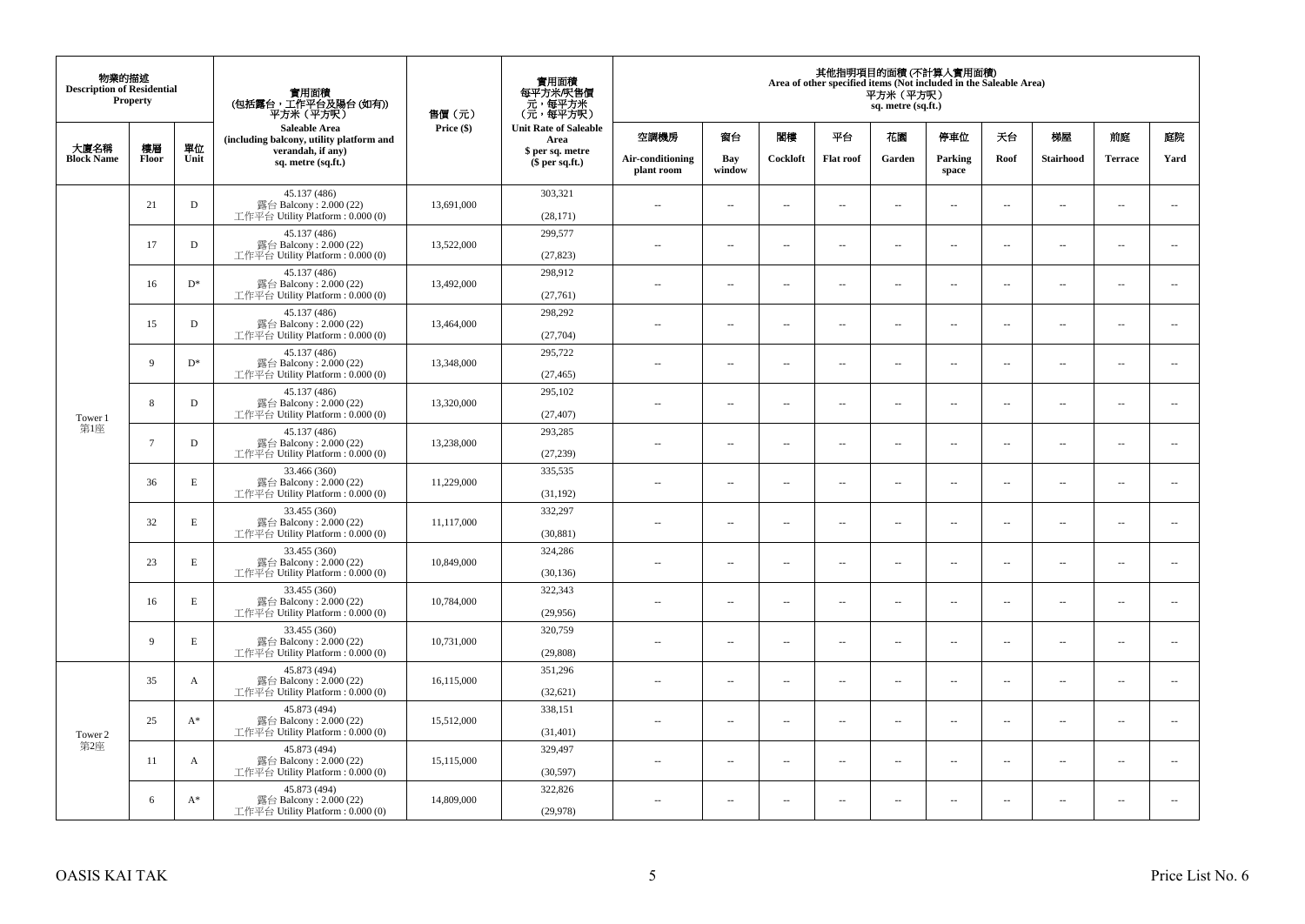| 物業的描述<br><b>Description of Residential</b> | <b>Property</b> |                 | 實用面積<br>(包括露台,工作平台及陽台(如有))<br>平方米(平方呎)                                       | 售價(元)      | 實用面積<br>每平方米/呎售價<br>- 元, 每平方米<br>(元, 每平方呎) | 其他指明項目的面積 (不計算入實用面積)<br>Area of other specified items (Not included in the Saleable Area)<br>平方米 (平方呎)<br>sq. metre (sq.ft.) |                          |                          |                          |                          |                          |                          |                          |                          |                             |  |
|--------------------------------------------|-----------------|-----------------|------------------------------------------------------------------------------|------------|--------------------------------------------|------------------------------------------------------------------------------------------------------------------------------|--------------------------|--------------------------|--------------------------|--------------------------|--------------------------|--------------------------|--------------------------|--------------------------|-----------------------------|--|
| 大廈名稱                                       | 樓層              | 單位              | <b>Saleable Area</b><br>(including balcony, utility platform and             | Price (\$) | <b>Unit Rate of Saleable</b><br>Area       | 空調機房                                                                                                                         | 窗台                       | 閣樓                       | 平台                       | 花園                       | 停車位                      | 天台                       | 梯屋                       | 前庭                       | 庭院                          |  |
| <b>Block Name</b>                          | Floor           | Unit            | verandah, if any)<br>sq. metre (sq.ft.)                                      |            | \$ per sq. metre<br>\$per sq.ft.)          | Air-conditioning<br>plant room                                                                                               | Bay<br>window            | Cockloft                 | <b>Flat</b> roof         | Garden                   | Parking<br>space         | Roof                     | Stairhood                | <b>Terrace</b>           | Yard                        |  |
|                                            | 35              | $\, {\bf B}$    | 50.763 (546)<br>露台 Balcony: 2.000 (22)<br>工作平台 Utility Platform: 0.000 (0)   | 18,759,000 | 369,541<br>(34, 357)                       | $\ddot{\phantom{a}}$                                                                                                         | $\overline{\phantom{a}}$ | $\sim$                   | μ.                       | $\sim$                   | $\sim$                   | $\overline{\phantom{a}}$ | Ξ.                       | $\ddot{\phantom{a}}$     | $\sim$                      |  |
|                                            | 32              | $\, {\bf B}$    | 50.763 (546)<br>露台 Balcony: 2.000 (22)<br>工作平台 Utility Platform: 0.000 (0)   | 18,573,000 | 365,877<br>(34,016)                        | $\sim$                                                                                                                       | $\overline{a}$           | $\sim$                   | $\sim$                   | $\sim$                   | $\sim$                   | $\sim$                   | $\sim$                   | $\sim$                   | $\mathcal{L}_{\mathcal{A}}$ |  |
|                                            | 27              | $\mathbf{B}^*$  | 50.763 (546)<br>露台 Balcony: 2.000 (22)<br>工作平台 Utility Platform : 0.000 (0)  | 18,026,000 | 355,101<br>(33,015)                        | $\sim$                                                                                                                       | $\overline{\phantom{a}}$ | $\overline{\phantom{a}}$ | --                       | $\overline{\phantom{a}}$ | $\overline{\phantom{a}}$ | $\overline{\phantom{a}}$ | $\overline{\phantom{a}}$ | $\overline{\phantom{a}}$ | $\overline{\phantom{a}}$    |  |
|                                            | 12              | $\mathrm{B}^*$  | 50.763 (546)<br>露台 Balcony: 2.000 (22)<br>工作平台 Utility Platform: 0.000 (0)   | 17,468,000 | 344,109<br>(31,993)                        | $\sim$                                                                                                                       | $\overline{\phantom{a}}$ | $\sim$                   | $\sim$                   | $\overline{\phantom{a}}$ | $\sim$                   | $\sim$                   | $\sim$                   | $\overline{\phantom{a}}$ | $\sim$                      |  |
|                                            | $7\phantom{.0}$ | B               | 50.763 (546)<br>露台 Balcony: 2.000 (22)<br>工作平台 Utility Platform: 0.000 (0)   | 17,032,000 | 335,520<br>(31, 194)                       |                                                                                                                              | μ.                       | ÷.                       | μ.                       | $\sim$                   | $\sim$                   | $\sim$                   | Ξ.                       | $\ddot{\phantom{a}}$     | $\sim$                      |  |
|                                            | 3               | $\, {\bf B}$    | 27.206 (293)<br>露台 Balcony: 2.000 (22)<br>工作平台 Utility Platform: 0.000 (0)   | 8,297,000  | 304,969<br>(28, 317)                       | ×.                                                                                                                           | $\sim$                   | $\sim$                   | $\sim$                   | $\sim$                   | $\sim$                   | $\sim$                   | $\overline{a}$           | $\sim$                   | $\sim$                      |  |
|                                            | 35              | $\mathbf D$     | 51.768 (557)<br>露台 Balcony: 2.000 (22)<br>工作平台 Utility Platform: 0.000 (0)   | 16,198,000 | 312,896<br>(29,081)                        | $\sim$                                                                                                                       | $\overline{\phantom{a}}$ | $\sim$                   | $\overline{\phantom{a}}$ | $\overline{\phantom{a}}$ | $\overline{\phantom{a}}$ | $\overline{\phantom{a}}$ | $\overline{\phantom{a}}$ | $\overline{\phantom{a}}$ | $\overline{\phantom{a}}$    |  |
| Tower 2                                    | 30              | $D^*$           | 51.768 (557)<br>露台 Balcony: 2.000 (22)<br>工作平台 Utility Platform: 0.000 (0)   | 15,942,000 | 307,951<br>(28, 621)                       | $\sim$                                                                                                                       | $\overline{a}$           | $\sim$                   | $\sim$                   | $\overline{a}$           | $\sim$                   | $\overline{\phantom{a}}$ | $\overline{\phantom{a}}$ | $\sim$                   | $\sim$                      |  |
| 第2座                                        | 26              | $\mathbf{D}^*$  | 51.768 (557)<br>露台 Balcony: 2.000 (22)<br>工作平台 Utility Platform: 0.000 (0)   | 15,627,000 | 301,866<br>(28,056)                        | $\overline{\phantom{a}}$                                                                                                     | $\sim$                   | $\sim$                   | $\sim$                   | $\sim$                   | $\sim$                   | $\overline{\phantom{a}}$ | $\overline{a}$           | $\sim$                   | $\ddot{\phantom{a}}$        |  |
|                                            | 22              | $\mathbf D$     | 51.768 (557)<br>露台 Balcony: 2.000 (22)<br>工作平台 Utility Platform : 0.000 (0)  | 15,497,000 | 299,355<br>(27, 822)                       | $\sim$                                                                                                                       | $\sim$                   | $\sim$                   | $\sim$                   | $\sim$ $\sim$            | $\overline{\phantom{a}}$ | $\sim$                   | $\sim$                   | $\overline{\phantom{a}}$ | $\overline{\phantom{a}}$    |  |
|                                            | 12              | D               | 51.768 (557)<br>露台 Balcony: 2.000 (22)<br>工作平台 Utility Platform : 0.000 (0)  | 15,292,000 | 295,395<br>(27, 454)                       |                                                                                                                              | $\overline{\phantom{a}}$ | $\sim$                   | μ.                       | $\sim$                   | $\sim$                   | $\overline{\phantom{a}}$ | Ξ.                       | $\ddot{\phantom{a}}$     | $\sim$                      |  |
|                                            | 6               | D               | 51.768 (557)<br>露台 Balcony: 2.000 (22)<br>工作平台 Utility Platform : 0.000 (0)  | 15,111,000 | 291,898<br>(27, 129)                       | $\sim$                                                                                                                       | $\overline{a}$           | $\sim$                   | $\sim$                   | $\overline{a}$           | $\sim$                   | $\overline{\phantom{a}}$ | $\overline{a}$           | $\sim$                   | $\sim$                      |  |
|                                            | 35              | $\mathcal{E}^*$ | 41.894 (451)<br>露台 Balcony: 2.000 (22)<br>工作平台 Utility Platform : 0.000 (0)  | 12,834,000 | 306,345<br>(28, 457)                       | 44                                                                                                                           | $\overline{\phantom{a}}$ | $\sim$                   | μ.                       | $\overline{\phantom{a}}$ | $\sim$                   | $\overline{\phantom{a}}$ | Ξ.                       | $\ddot{\phantom{a}}$     | $\sim$                      |  |
|                                            | 31              | $\mathbf{E}^*$  | 41.894 (451)<br>露台 Balcony: 2.000 (22)<br>工作平台 Utility Platform : 0.000 (0)  | 12,706,000 | 303,289<br>(28, 173)                       | $\sim$                                                                                                                       | $\sim$                   | $\sim$                   | $\sim$                   | $\sim$ $\sim$            | $\sim$                   | $\sim$                   | $\sim$                   | $\sim$                   | $\sim$                      |  |
|                                            | 28              | $\mathcal{E}^*$ | 41.894 (451)<br>露台 Balcony: 2.000 (22)<br>工作平台 Utility Platform : $0.000(0)$ | 12,555,000 | 299,685<br>(27, 838)                       | $\sim$ $\sim$                                                                                                                | $\overline{\phantom{a}}$ | $\sim$                   | μ.                       | $\overline{\phantom{a}}$ | $\sim$                   | $\overline{\phantom{a}}$ | $\overline{\phantom{a}}$ | $\sim$                   | $\sim$                      |  |
|                                            | 18              | E               | 41.894 (451)<br>露台 Balcony: 2.000 (22)<br>工作平台 Utility Platform: 0.000 (0)   | 12,110,000 | 289,063<br>(26, 851)                       | $\sim$                                                                                                                       | $\sim$                   | $\sim$                   | $\sim$                   | $\sim$ $\sim$            | $\sim$                   | $\overline{\phantom{a}}$ | $\sim$                   | $\sim$                   | $\sim$                      |  |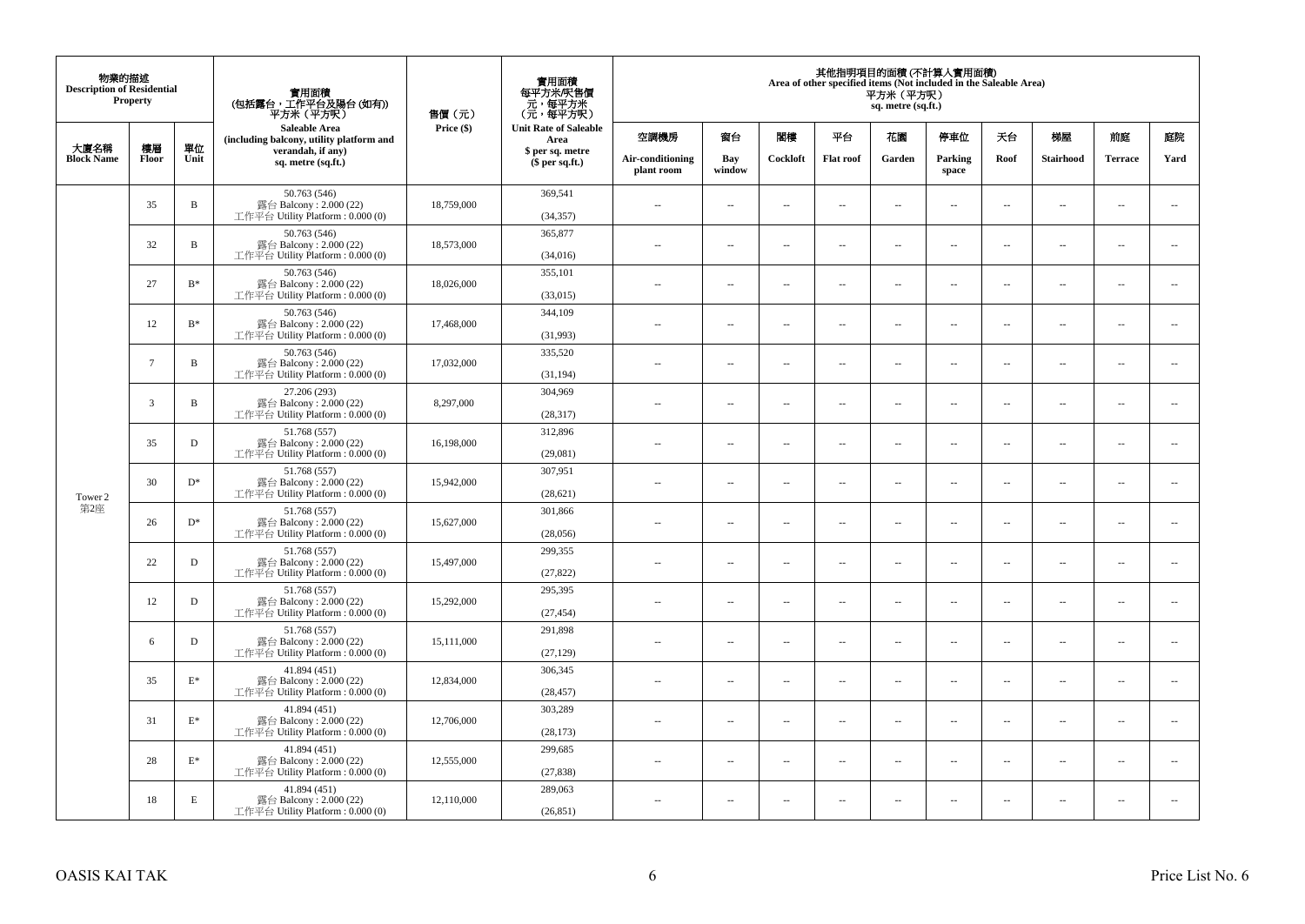| 物業的描述<br><b>Description of Residential</b> | <b>Property</b> |            | 實用面積<br>(包括露台,工作平台及陽台 (如有))<br>平方米 (平方呎 )                                                                   | 售價(元)        | 實用面積<br>每平方米/呎售價<br>、元<br>(元,每平方米)<br>(元,每平方呎)                              | 其他指明項目的面積 (不計算入實用面積)<br>Area of other specified items (Not included in the Saleable Area)<br>平方米 (平方呎)<br>sq. metre (sq.ft.) |                     |                |                        |               |                         |            |                        |                      |            |
|--------------------------------------------|-----------------|------------|-------------------------------------------------------------------------------------------------------------|--------------|-----------------------------------------------------------------------------|------------------------------------------------------------------------------------------------------------------------------|---------------------|----------------|------------------------|---------------|-------------------------|------------|------------------------|----------------------|------------|
| 大廈名稱<br><b>Block Name</b>                  | 樓層<br>Floor     | 單位<br>Unit | <b>Saleable Area</b><br>(including balcony, utility platform and<br>verandah, if any)<br>sq. metre (sq.ft.) | Price $(\$)$ | <b>Unit Rate of Saleable</b><br>Area<br>\$ per sq. metre<br>$$$ per sq.ft.) | 空調機房<br>Air-conditioning<br>plant room                                                                                       | 窗台<br>Bay<br>window | 閣樓<br>Cockloft | 平台<br><b>Flat roof</b> | 花園<br>Garden  | 停車位<br>Parking<br>space | 天台<br>Roof | 梯屋<br><b>Stairhood</b> | 前庭<br><b>Terrace</b> | 庭院<br>Yard |
| Tower 2<br>第2座                             |                 |            | 41.894(451)<br>露台 Balcony : 2.000 (22)<br>工作平台 Utility Platform : 0.000 (0)                                 | 11.860.000   | 283,095<br>(26, 297)                                                        | $\sim$ $-$                                                                                                                   | $\sim$              | $\sim$ $\sim$  | $\sim$                 | $\sim$ $\sim$ | -                       | $-$        | $- -$                  | $\sim$               | -          |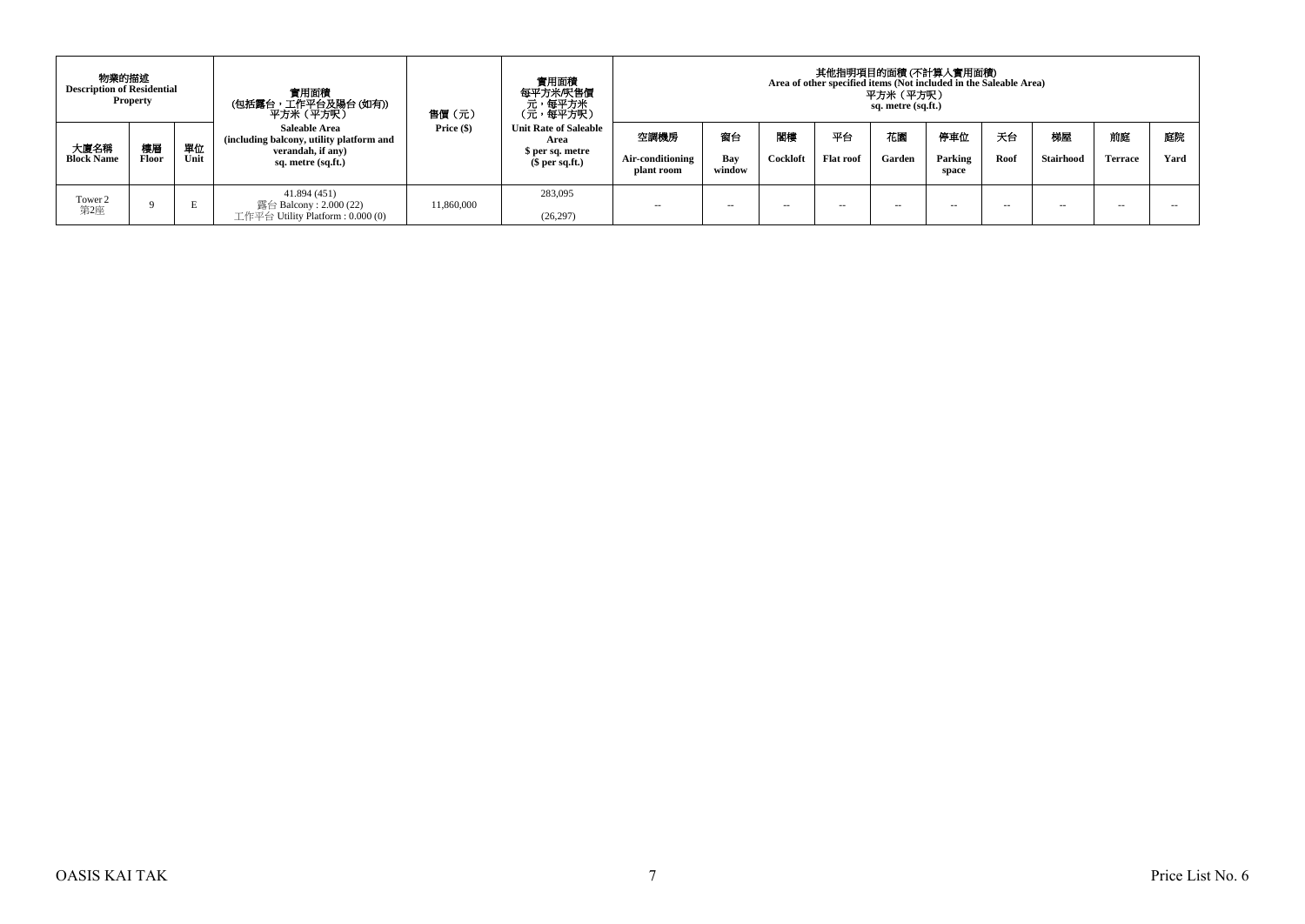## 第三部份:其他資料 **Part 3: Other Information**

- (1) 準買家應參閱發展項目的售樓說明書,以了解該項目的資料。 Prospective purchasers are advised to refer to the sales brochure for the development for information on the development.
- (2) 根據《一手住宅物業銷售條例》第52(1)條及第53(2)及(3)條, According to sections 52(1) and 53(2) and (3) of the Residential Properties (First-hand Sales) Ordinance, –

#### 第52(1)條 / Section 52(1)

在某人就指明住宅物業與擁有人訂立臨時買賣合約時,該人須向擁有人支付售價的5%的臨時訂金。 A preliminary deposit of 5% of the purchase price is payable by a person to the owner on entering into a preliminary agreement for sale and purchase in respect of the specified residential property with the owner.

## 第53(2)條 / Section 53(2)

如某人於某日期訂立臨時買賣合約,並於該日期後的5 個工作日內,就有關住宅物業簽立買賣合約,則擁有人必須在該日期後的 8 個工作日內,簽立該買賣合約。 If a person executes an agreement for sale and purchase in respect of the residential property within 5 working days after the date on which the person enters into the preliminary agreement for sale and purchase, the owner

#### 第53(3)條 / Section 53(3)

如某人於某日期訂立臨時買賣合約時,但沒有於該日期後的5 個工作日内,就有關住宅物業簽立買賣合約,則 – (i) 該臨時合約即告終止;(ii) 有關的臨時訂金即予沒收;及 (iii) 擁有人不得就該人沒有簽立買賣合約而針對該人提出進一步申索。 If a person does not execute an agreement for sale and purchase in respect of the residential property within 5 working days after the date on which the person enters into the preliminary agreement for sale and purchase-(i) the preliminary agreement is terminated;(ii) the preliminary deposit is forfeited; and (iii) the owner does not have any further claim against the person for the failure.

- (3) 實用面積及屬該住宅物業其他指明項目的面積是按《一手住宅物業銷售條例》第8條及附表二第2部的計算得出的。 The saleable area and area of other specified items of the residential property are calculated in accordance with section 8 and Part 2 of Schedule 2 to the Residential Properties (First-hand Sales) Ordinance.
- (4)(i) 註:在第(4)段中,『售價』指本價單第二部份中所列之住宅物業的售價,而『成交金額』指臨時買賣合約中訂明的住宅物業的實際金額。因應不同支付條款及/或折扣按售價計算得出之價目,皆以進位到最接近的千位數作為成交金額。 Note: In paragraph (4), "Price" means the price of the residential property set out in Part 2 of this price list, and "transaction price" means the actual price of the residential property set out in the preliminary agreem and/or applicable discounts on the Price will be rounded up to the nearest thousand to determine the transaction price.

買方於簽署臨時買賣合約時須繳付相等於成交金額ら%之金額作為臨時訂金,其中港幣\$100,000 之部分臨時訂金必須以銀行本票支付,臨時訂金的餘額可以支票支付,本票及支票抬頭請寫「貝克‧麥堅時律師事務所」。 Upon signing of the Preliminary Agreement for Sale and Purchase, the Purchaser shall pay the Preliminary Deposit which is equivalent to 5% of the transaction price. HK\$100,000 being part of the Preliminary Deposit must be by cheque(s). The cashier order(s) and cheque(s) should be made payable to "BAKER & MCKENZIE".

#### 支付條款 **Terms of Payment**

#### **(A) 120** 天現金優惠付款計劃 **120-day Cash Payment Plan (**照售價減**4%) (4% discount from the Price)**

- (1) 買方須於簽署臨時買賣合約(「臨時合約」)時繳付相等於成交金額5%作為臨時訂金。買方須於簽署臨時合約後5個工作日內簽署正式買賣合約(「正式合約」)。 The Purchaser(s) shall pay the preliminary deposit equivalent to 5% of the transaction price upon signing of the preliminary Agreement for Sale and Purchase ("PASP"). The formal Agreement for Sale & Purchase ("ASP") shall the PASP.
- (2) 成交金額 95%即成交金額之餘款於買方簽署臨時合約後 120 天內由買方繳付或於完成交易時付清,以較早者為準。 95% of the transaction price being balance of the transaction price shall be paid by the Purchaser(s) within 120 days after signing of the PASP or upon completion, whichever is the earlier.

# **(A1) 120** 天二按貸款付款計劃 **120-day Second Mortgage Loan Payment Plan (**照售價減**3%) (3% discount from the Price)**

- (1) 買方須於簽署臨時買賣合約(「臨時合約」)時繳付相等於成交金額5%作為臨時訂金。買方須於簽署臨時合約後5個工作日內簽署正式買賣合約(「正式合約」)。 **(**只適用於購買本價單上設 **" \* "** 的指明住宅物業的買方 **Only applicable to a purchaser who purchases the specified residential property(ies) marked with a " \* " in this price list.)**
- The Purchaser(s) shall pay the preliminary deposit equivalent to 5% of the transaction price upon signing of the preliminary Agreement for Sale and Purchase ("PASP"). The formal Agreement for Sale & Purchase ("ASP") shall the PASP.
- (2) 成交金額 95%即成交金額之餘款於買方簽署臨時合約後 120 天內由買方繳付或於完成交易時付清,以較早者為準。 95% of the transaction price being balance of the transaction price shall be paid by the Purchaser(s) within 120 days after signing of the PASP or upon completion, whichever is the earlier.

### **(B)** 靈活首置 **180** 天現金優惠付款計劃 **Flexi First-time Home Owner 180-day Cash Payment Plan (**照售價減**3%) (3% discount from the Price)**

- (1) 買方須於簽署臨時買賣合約(「臨時合約」)時繳付相等於成交金額5%作為臨時訂金。買方須於簽署臨時合約後5個工作日內簽署正式買賣合約(「正式合約」)。 The Purchaser(s) shall pay the preliminary deposit equivalent to 5% of the transaction price upon signing of the preliminary Agreement for Sale and Purchase ("PASP"). The formal Agreement for Sale & Purchase ("ASP") shall the PASP.
- (2) 買方簽署臨時合約後 30 天內再付成交金額 1%。
- 1% of the transaction price shall be paid by the Purchaser(s) within 30 days after signing of the PASP. (3) 買方簽署臨時合約後 60 天內再付成交金額 1%。
- 1% of the transaction price shall be paid by the Purchaser(s) within 60 days after signing of the PASP. (4) 買方簽署臨時合約後 90 天內再付成交金額 1%。
- 1% of the transaction price shall be paid by the Purchaser(s) within 90 days after signing of the PASP.
- (5) 買方簽署臨時合約後 120 天內再付成交金額 1%。
- 1% of the transaction price shall be paid by the Purchaser(s) within 120 days after signing of the PASP.
- (6) 買方簽署臨時合約後 150 天內再付成交金額 1%。
- 1% of the transaction price shall be paid by the Purchaser(s) within 150 days after signing of the PASP. (7) 成交金額 90%即成交金額之餘款於買方簽署臨時合約後 180 天內由買方繳付或於完成交易時付清,以較早者為準。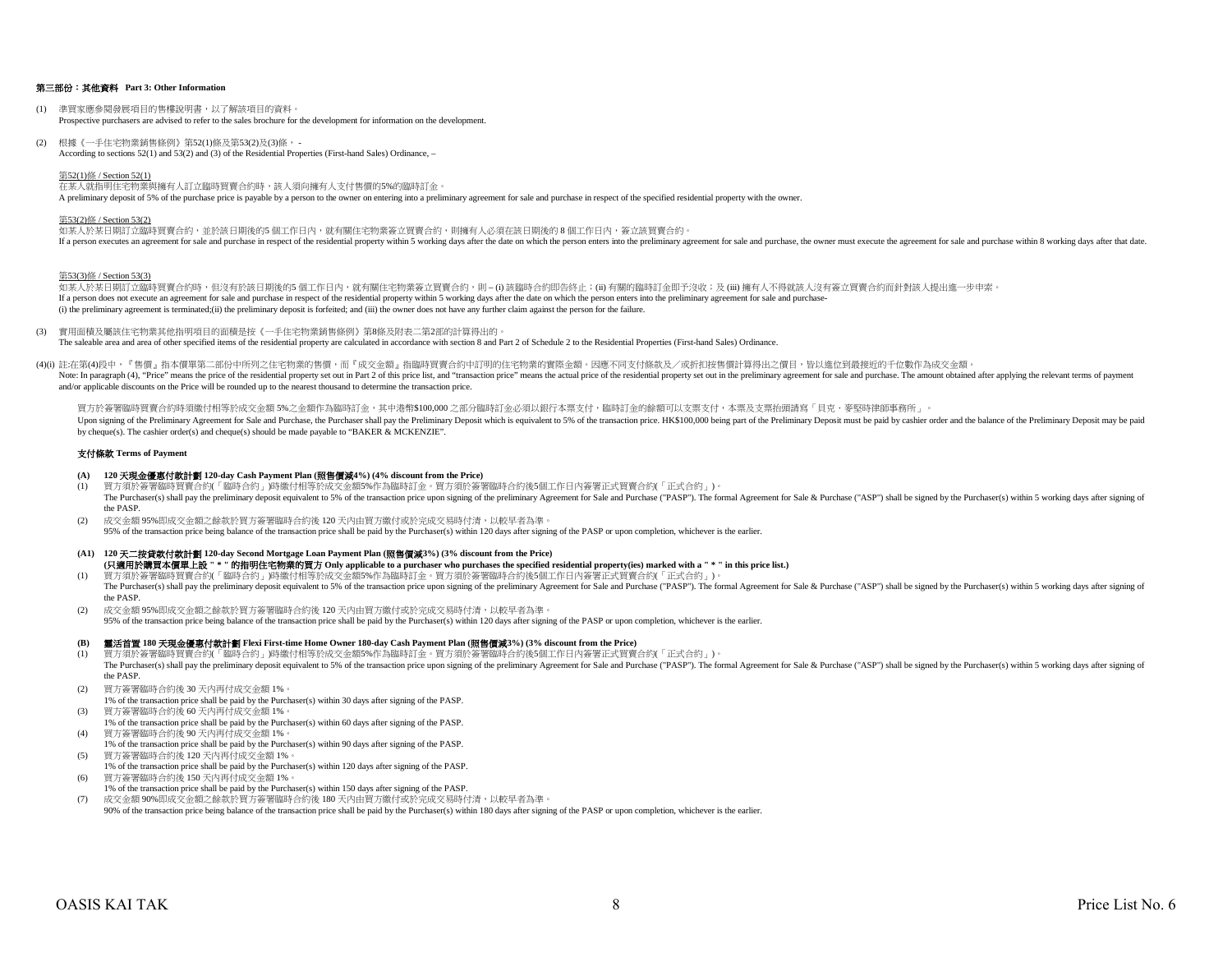#### **(C) Grand Oasis** 優越 **180** 天現金付款計劃 **Grand Oasis Supreme 180-day Cash Payment Plan (**照售價減**3%) (3% discount from the Price)**

- (1) 買方須於簽署臨時買賣合約(「臨時合約」)時繳付相等於成交金額5%作為臨時訂金。買方須於簽署臨時合約後5個工作日內簽署正式買賣合約(「正式合約」)。 The Purchaser(s) shall pay the preliminary deposit equivalent to 5% of the transaction price upon signing of the preliminary Agreement for Sale and Purchase ("PASP"). The formal Agreement for Sale & Purchase ("ASP") shall the PASP.
- 
- (2) 買方簽署臨時合約後 30 天內再付成交金額 5%。
- 5% of the transaction price shall be paid by the Purchaser(s) within 30 days after signing of the PASP.
- (3) 買方簽署臨時合約後 120 天內再付成交金額 5%。
- 5% of the transaction price shall be paid by the Purchaser(s) within 120 days after signing of the PASP.
- (4) 成交金額 85% 即成交金額之餘款於買方簽署臨時合約後 180 天內由買方繳付或於完成交易時付清,以較早者為準。
- 85% of the transaction price being balance of the transaction price shall be paid by the Purchaser(s) within 180 days after signing of the PASP or upon completion, whichever is the earlier

#### **(D)** 建築期付款計劃 **Stage Payment Plan (**照售價減**1%) (1% discount from the Price)**

- (1) 買方須於簽署臨時買賣合約(「臨時合約」)時繳付相等於成交金額5%作為臨時訂金。買方須於簽署臨時合約後5個工作日內簽署正式買賣合約(「正式合約」)。 The Purchaser(s) shall pay the preliminary deposit equivalent to 5% of the transaction price upon signing of the preliminary Agreement for Sale and Purchase ("PASP"). The formal Agreement for Sale & Purchase ("ASP") shall the PASP.
- (2) 買方簽署臨時合約後 120 天內再付成交金額 5%。
- 5% of the transaction price shall be paid by the Purchaser(s) within 120 days after signing of the PASP.
- (3) 成交金額 90%即成交金額之餘款於賣方向買方發出書面通知書可將有關物業之業權有效地轉讓予買方的日期起 14 天內付清。
- 90% of the transaction price being balance of the transaction price shall be paid by the Purchaser(s) within 14 days of the date of written notification to the Purchaser(s) that the Vendor is in a position validly to assig

#### **(D1)** 建築期二按貸款付款計劃 **Stage Second Mortgage Loan Payment Plan (**照售價**) (the Price)**

**(**只適用於購買本價單上設 **" \* "** 的指明住宅物業的買方 **Only applicable to a purchaser who purchases the specified residential property(ies) marked with a " \* " in this price list.)**

- (1) 買方須於簽署臨時買賣合約(「臨時合約」)時繳付相等於成交金額5%作為臨時訂金。買方須於簽署臨時合約後5個工作日內簽署正式買賣合約(「正式合約」)。 The Purchaser(s) shall pay the preliminary deposit equivalent to 5% of the transaction price upon signing of the preliminary Agreement for Sale and Purchase ("PASP"). The formal Agreement for Sale & Purchase ("ASP") shall the PASP.
- (2) 買方簽署臨時合約後 120 天內再付成交金額 5%。
- 5% of the transaction price shall be paid by the Purchaser(s) within 120 days after signing of the PASP.
- (3) 成交金額 90%即成交金額之餘款於賣方向買方發出書面通知書可將有關物業之業權有效地轉讓予買方的日期起 14 天內付清。
	- 90% of the transaction price being balance of the transaction price shall be paid by the Purchaser(s) within 14 days of the date of written notification to the Purchaser(s), that the Vendor is in a position validly to assi

#### **(ii)** 售價獲得折扣的基礎 **The basis on which any discount on the Price is made available**

 $(a)$   $\boxplus$  4(i) See 4(i).

#### (b) 「**Club Wheelock**」會員優惠 **Privilege for** 「**Club Wheelock**」**member**

A 1% discount from the Price would be offered to the Purchaser who is a Club Wheelock member on the date of signing of the preliminary agreement for sale and purchase. At least one individual Purchaser (if the Purchaser is Purchaser is a corporation) should be a Club Wheelock member on the date of signing the preliminary agreement for sale and purchase in order to enjoy the discount offer. 在簽署臨時買賣合約當日,買方如屬「Club Wheelock」會員,可獲1%售價折扣優惠。最少一位個人買方似買方是以個人名義)或最少一位買方之董事(如買方是以公司名義) 須為「Club Wheelock」會員,方可享此折扣優惠。

#### (c) 「**Wheelock Living**」 臉書頁面讚好優惠 **"Wheelock Living" Facebook Page Likers' Discount**

凡於簽署臨時買賣合約前讚好"Wheelock Living" 臉書頁面的買家,可獲0.5%售價折扣優惠。 A 0.5% discount from the Price would be offered to a Purchaser who has liked the "Wheelock Living" Facebook Page before signing the Preliminary Agreement for Sale and Purchase.

#### (d) 印花稅優惠 **Stamp Duty Discount**

買方購買本價單中所列之住宅物業可獲8.5%售價折扣優惠。 A 8.5% discount from the Price would be offered to the Purchaser of a residential property listed in this price list.

#### (e) **Grand Oasis** 終極置業優惠 **Grand Oasis Finale Purchase Discount**

凡於2018年6月30日(包括當日)或之前簽署臨時買賣合約購買本價單中所列之住宅物業的買家,可獲1%售價折扣優惠。 A 1% discount from the Price would be offered to a Purchaser who signs the Preliminary Agreement for Sale and Purchase on or before 30 June, 2018 to purchase a residential property listed in this price list.

#### (f) 會德豐有限公司員工置業優惠 **Wheelock and Company Limited Home Purchasing Discount**

如買方(或構成買方之任何人士)屬任何「會德豐合資格人士」,並且沒有委任地產代理就購入住宅物業代其行事,可獲 2.75% 售價折扣優惠。 If the Purchaser (or any person comprising the Purchaser) is a "Oualified Person of Wheelock Group", provided that the Purchaser did not appoint any estate agent to act for him in the purchase of the residential property(i

「會德豐合資格人士」指任何下列公司或其在香港註冊成立之附屬公司之任何董事、員工及其近親(任何個人的配偶、父母、祖父、祖母、外祖父、外祖母、子女、孫、孫女、外孫、外孫女或兄弟姊妹為該個人之「近親」,惟須提供令賣方滿意的有關證明文件以茲 證明有關關係,且賣方對是否存在近親關係保留最終決定權):

"Qualified Person of Wheelock Group" means any director or employee (and his/her close family member (a spouse, parent, grant parent, still, grand child or sibling of a person is a "close family member" of that person Frov Vendor must be provided to prove the relationship concerned and that the Vendor reserves the final right to decide whether or not such relationship exists) of any of the following companies or any of its subsidiaries incor

- 1. 會德豐有限公司 Wheelock and Company Limited 或 or;
- 2. 會德豐地產有限公司 Wheelock Properties Limited 或 or;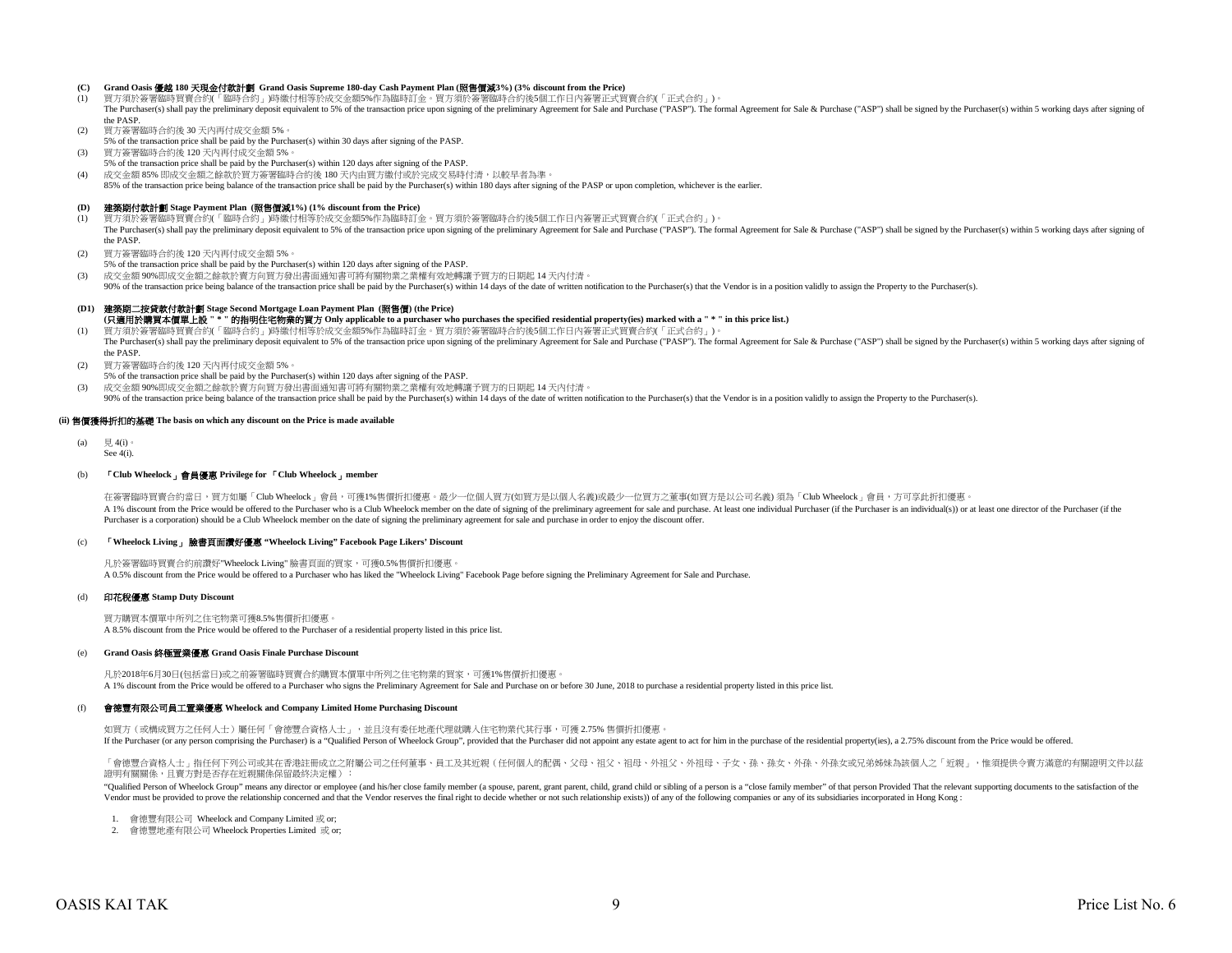- 3. 會德豐地產(香港)有限公司 Wheelock Properties (HK) Limited 或 or;
- 4. 九龍倉集團有限公司 The Wharf (Holdings) Limited 或 or;
- 5. 九龍倉置業地產投資有限公司Wharf Real Estate Investment Company Limited 或 or;
- 夏利文物業管理有限公司 Harriman Property Management Limited 或 or;
- 6. 夏利文物業管理有限公司 Harriman Property Management Limi<br>7. 海港企業有限公司 Harbour Centre Development Limited 或 or;
- 8. 現代貨箱碼頭有限公司 Modern Terminals Limited.

買方在簽署有關的臨時買賣合約前須即場提供令賣方滿意的證據証明其為會德豐合集團合資格人士,賣方就相關買方是否會德豐合集團合資格人士有最終決定權,而賣方之決定為最終及對買方具有約束力。 The Purchaser shall before signing of the relevant preliminary agreement for sale and purchase on the spot provide evidence for proof of being a Qualified Person of Wheelock Group to the satisfaction of the Vendor and in t decision shall be final and binding on the Purchaser.

#### (iii) 可就購買該發展項目中的指明住宅物業而連帶獲得的任何贈品、財務優惠或利益 Any gift, or any financial advantage or benefit, to be made available in connection with the purchase of a specified residential property in the Development

(a)  $\Box$  4(ii)

See 4(ii).

#### (b) 備用二按貸款 **(**只適用於選擇第**4(i)**段中支付條款**(A1)** 或 **(D1)**之買家**)**

**Standby Second Mortgage Loan (Only applicable to the Purchaser who has selected Terms of Payment (A1) or (D1) in paragraph 4(i))**

買家可向賣方指定的二按財務機構申請備用二按貸款 (「第二按揭貨款」) (賣方或賣方指定的二按財務機構有權隨時停止提供第二按揭貨款而無須另行通知),主要條款如下 : Purchaser can apply for Standby Second Mortgage Loan ("second mortgage loan") from Vendor's designated second mortgage financing company (the Vendor or Vendor's designated second mortgage financing company may stop providi notice) and on the following terms:-

A) 第二按揭貸款最高金額為成交金額的20% ,惟第一按揭貸款及第二按揭貸款總金額不可超過成交金額的80%。

The maximum second mortgage loan amount shall be 20% of the transaction price, but the total amount of first mortgage loan and second mortgage loan together shall not exceed 80% of the transaction price.

第二按揭貸款首 12個月之按揭利率為香港上海匯豐銀行有限公司不時報價之港元最優惠利率(P)減1% p.a. (P - 1%),第13個月至第24個月為港元最優惠利率(P),其後之按揭利率為港元最優惠利率(P)加1.5% p.a. (P + 1.5%),利率浮動。 最終按揭利率以如此聘用的人指定的二按財務機構最後審批結果為準。

Interest rate of second mortgage loan for the first 12 months shall be Hong Kong Dollar Best Lending Rate (P) quoted from time to time by The Hongkong and Shanghai Banking Corporation Limited minus 1% p.a. (P - 1%), the 13 (P), thereafter at Hong Kong Dollar Best Lending Rate (P) plus 1.5% p.a. (P + 1.5%), subject to fluctuation. The final interest rate will be subject to final approval by the Person so Engaged's designated second mortgage f

- B) 如買方於提款日起計的 36 個月內準時並全數清還第二按揭貸款,賣方指定的二按財務機構將會向買方退還1%之成交金額 。 If the Purchaser shall duly and fully repay the second mortgage loan within 36 months from the date of drawdown of the second mortgage loan, 1% of transaction price will be refunded to the Purchaser by the Vendor's designa
- C) 買方必須於付清成交金額餘額之日起計最少60日前以書面向賣方申請第二按揭貸款。

The Purchaser shall make a written application to the Vendor for a second mortgage loan not less than 60 days before the date of settlement of the balance of the transaction price.

D) 第二按揭貸款年期最長為 20 年,或相等於第一按揭貸款之年期,以較短者為準。

The maximum tenor of second mortgage loan shall be 20 years or the same tenor of first mortgage loan, whichever is shorter.

E) 買方須提供足夠文件證明其還款能力,包括但不限於提供足夠文件(如:最近三年之稅單或利得稅繳納通知書及最近六個月有顯示薪金存款或收入之銀行存摺/月結單)證明每月還款(即第一按揭貸款及第二按揭貸款及其他借貸的還款)不超過香港金 融管理局不時訂明的「供款與入息比率」上限。

The Purchaser shall provide sufficient documents to prove his/her repayment ability, including but not limited to providing sufficient documents (for example latest 3 years' Tax Assessment and Demand Note or Profits Tax As which show salary deposits or income) to prove that the total amount of monthly installment (being the total installment for repayment of first mortgage, second mortgage and any other loan repayment) does not exceed the ma Authority from time to time.

- F) 第一按揭貸款銀行須為賣方所指定及轉介之銀行,買方並須首先得到該銀行書面同意辦理第二按揭貸款。 First mortgagee bank shall be nominated and referred by the Vendor and the Purchaser shall obtain a prior written consent from the first mortgagee bank to apply for a second mortgage loan.
- G) 第一按揭貸款及第二按揭貸款申請需由有關承按機構獨立審批。
- First mortgage loan and second mortgage loan shall be processed by the relevant mortgagees independently.
- H) 所有第二按揭貸款之法律文件必須由賣方(或賣方指定的二按財務機構)的指定律師行辦理, 買方須支付所有第二按揭貸款相關之律師費及雜費。 All legal documents of the second mortgage shall be handled by the Vendor's (or Vendor's designated second mortgage financing company) designated solicitors and all legal costs and disbursements relating thereto shall be b
- I) 第二按揭貸款批出與否及其條款,受制於賣方指定的二按財務機構的絕對最終決定權,與賣方無關,且於任何情況下賣方均無需為此負責。不論貸款獲批與否,買方仍須按買賣合約完成交易及繳付成交金額全數。 The approval or disapproval of the second mortgage loan and terms thereof are subject to the final decision of the Vendor's designated second mortgage financing company and are not related to the Vendor (which shall under loan is granted or not, the Purchaser shall complete the sale and purchase in accordance with the agreement of sale and purchase and pay the full transaction price.
- J) 第二按揭貨款受賣方指定的二按財務機構所定的其他條款及細則約束。 The second mortgage loan is subject to other terms and conditions as determined by the Vendor's designated second mortgage financing company.
- K) 買方需就申請第二按揭貸款繳交港幣\$5,000不可退還的申請手續費。 A non-refundable application fee of HK\$5,000 for the second mortgage loan will be payable by the Purchaser.
- L) 第二按揭貸款只限個人買方申請。 Only individual Purchaser(s) are eligible to apply for the second mortgage loan.